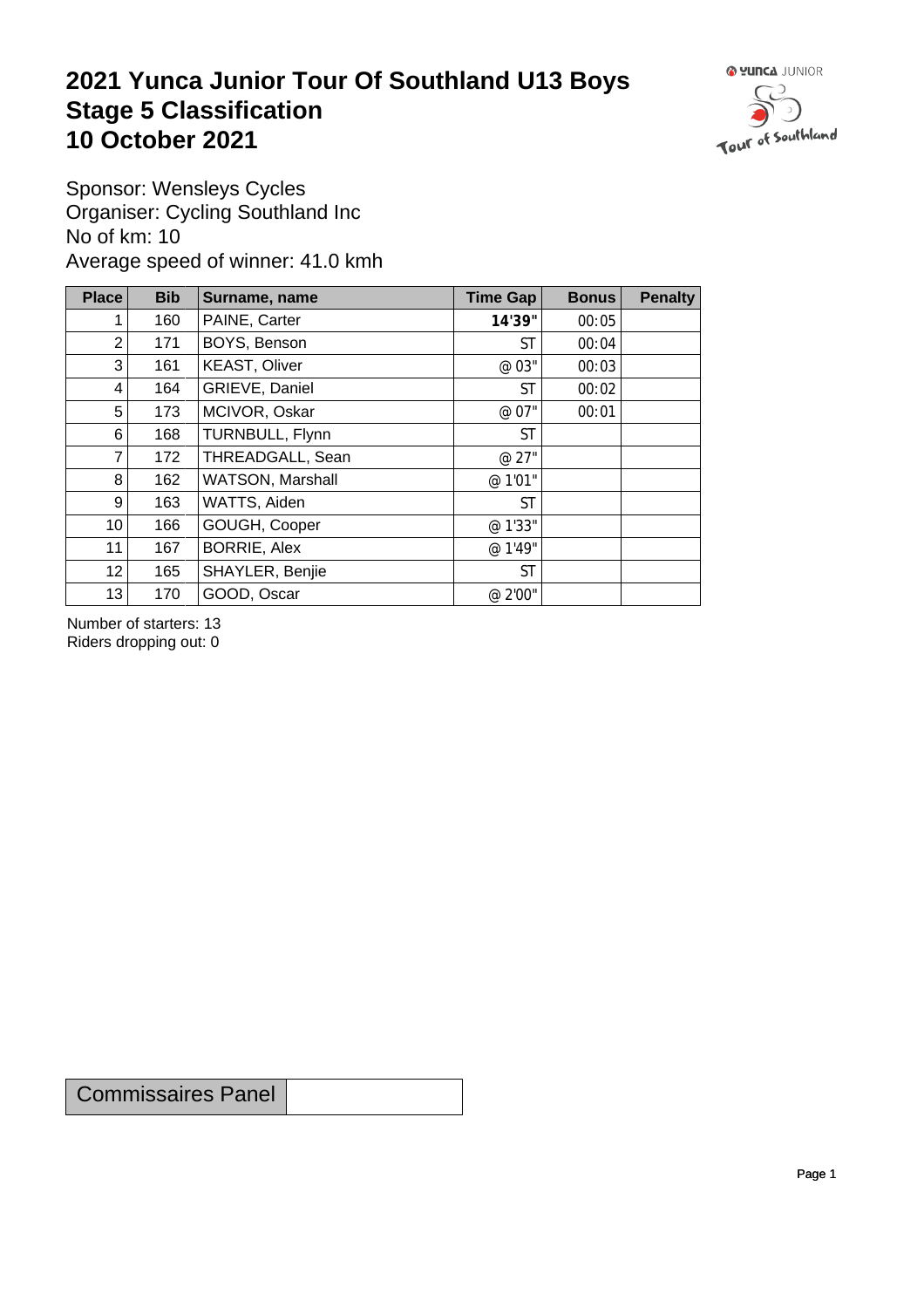## **2021 Yunca Junior Tour Of Southland U13 Boys General Classification (Stage 5)**<br> **10 October 2021 10 October 2021**



Organiser: Cycling Southland Inc

| Place           | <b>Bib</b> | Surname, name        | <b>Time Gap</b> |
|-----------------|------------|----------------------|-----------------|
|                 | 160        | PAINE, Carter        | 1h52'17"        |
| $\overline{2}$  | 171        | BOYS, Benson         | @ 3'06"         |
| 3               | 164        | GRIEVE, Daniel       | @ 3'12"         |
| 4               | 161        | <b>KEAST, Oliver</b> | @ 3'45"         |
| 5               | 168        | TURNBULL, Flynn      | @ 5'41"         |
| 6               | 173        | MCIVOR, Oskar        | @ 7'31"         |
| 7               | 172        | THREADGALL, Sean     | @ 9'51"         |
| 8               | 170        | GOOD, Oscar          | @ 18'01"        |
| 9 <sup>1</sup>  | 166        | GOUGH, Cooper        | @ 18'27"        |
| 10              | 163        | WATTS, Aiden         | @ 19'01"        |
| 11              | 162        | WATSON, Marshall     | @ 19'45"        |
| 12 <sup>°</sup> | 165        | SHAYLER, Benjie      | @ 23'25"        |
| 13              | 167        | <b>BORRIE, Alex</b>  | @ 39'07"        |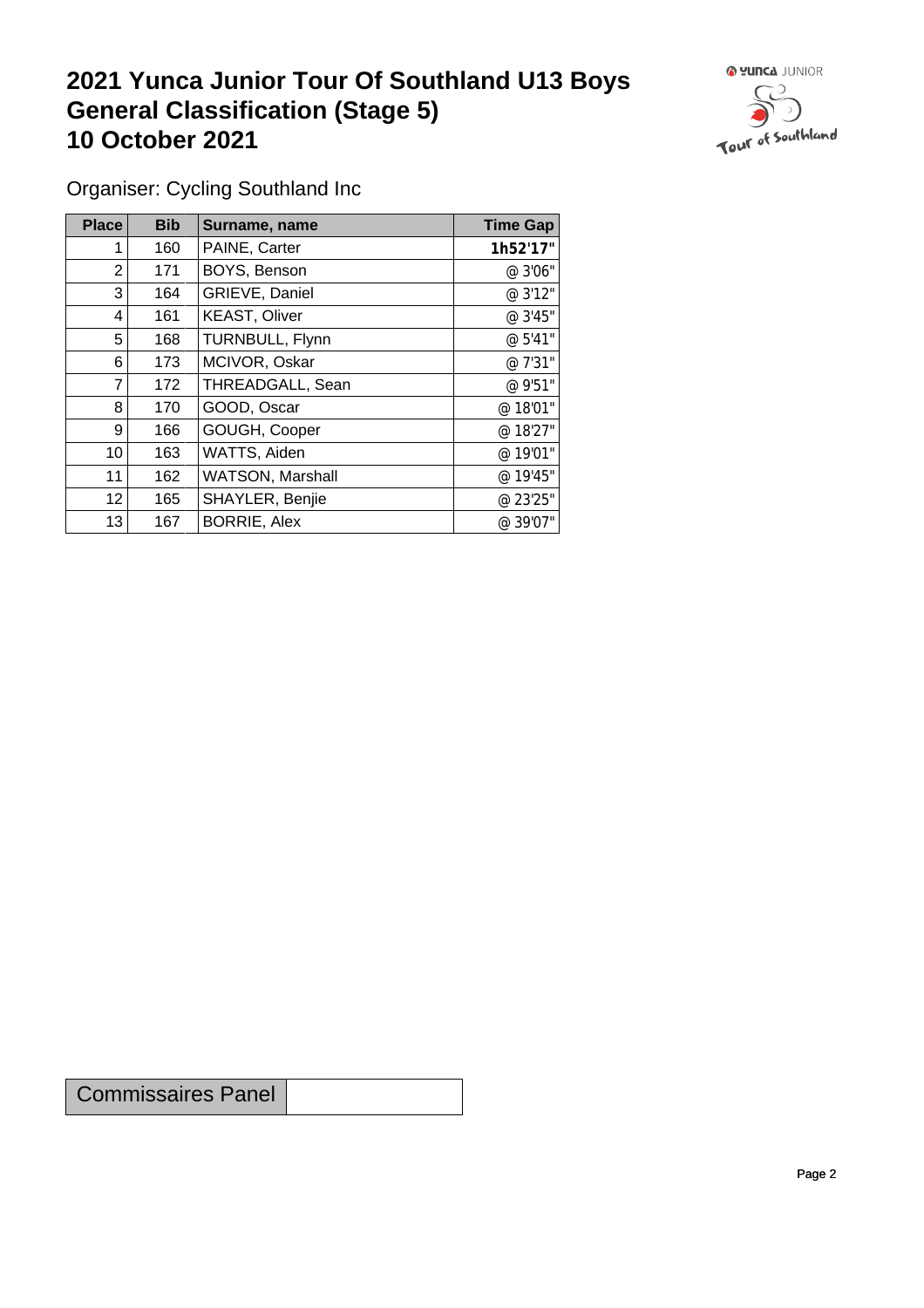## **2021 Yunca Junior Tour Of Southland U13 Boys Sprint Classification (Stage 5) 10 October 2021**



Organiser: Cycling Southland Inc

| Place | <b>Bib</b> | Surname, name        | <b>Points</b> |
|-------|------------|----------------------|---------------|
|       | 160        | PAINE, Carter        | 26            |
|       | 171        | BOYS, Benson         | 10            |
| 3     | 161        | <b>KEAST, Oliver</b> | 9             |
|       | 168        | TURNBULL, Flynn      | 4             |
| 5     | 166        | GOUGH, Cooper        | 4             |
| 6     | 164        | GRIEVE, Daniel       | 3             |